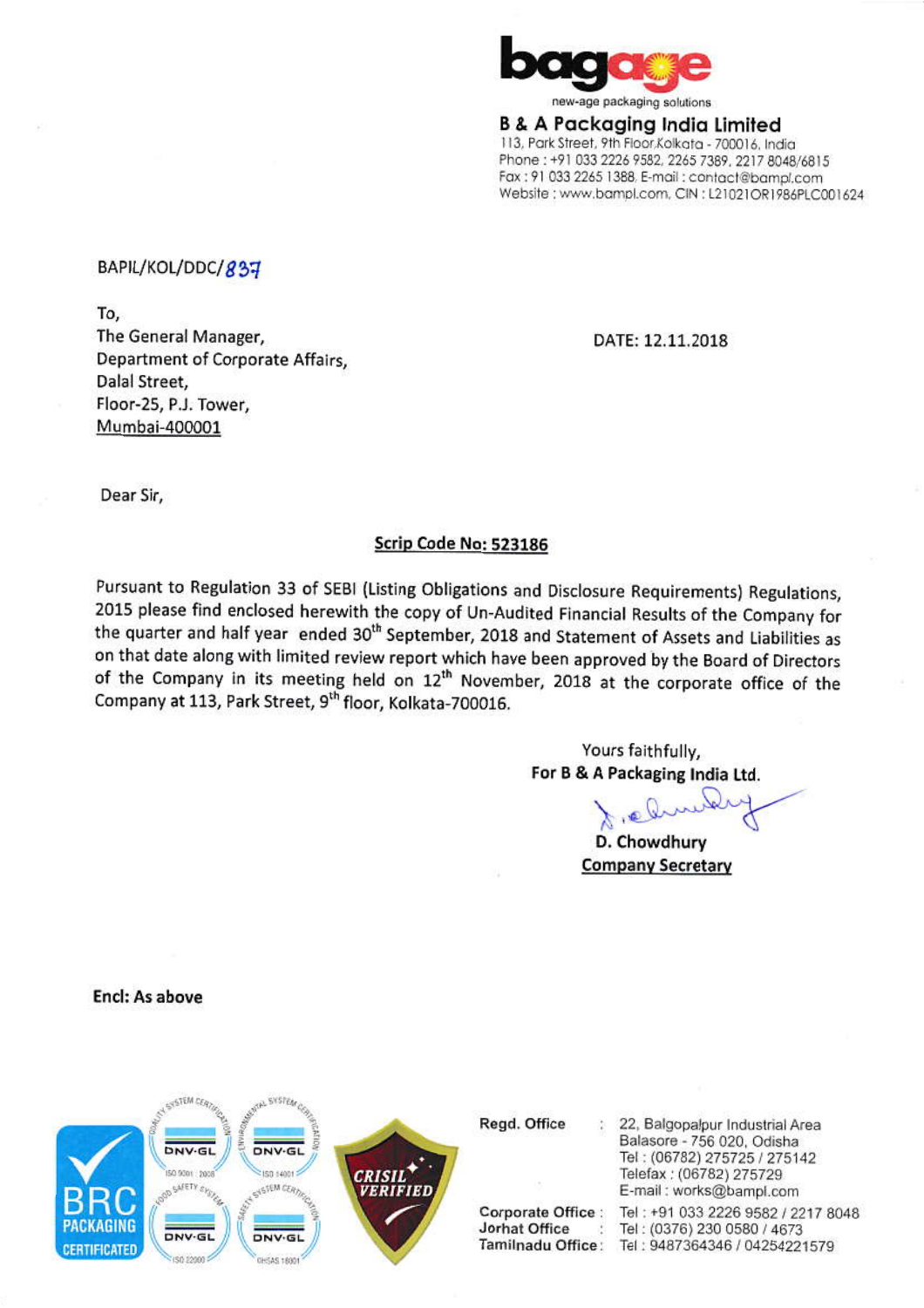### Ghosal, Basu & Ray

**Chartered Accountants** 

8/2 Kiron Sankar Roy Road, 2nd floor, Room No. 28, Kolkata 700 001 Telephone 2243 9185, Telefax 2210 1182, e-mail gbr1991@gmail.com

## **Limited Review Report on** Quarterly and Half-yearly Financial Results of the Company pursuant to Regulation 33 of the SEBI (Listing Obligations and Disclosure Requirements) Regulations, 2015

To The Board of Directors of B & A Packaging India Limited

We have reviewed the accompanying Statement of unaudited financial results together with the Notes thereon, of **B** & **A Packaging India Limited** ("the Company") for the quarter and six months ended 30<sup>th</sup> September 2018, being submitted by the Company pursuant to the requirement of Regulation 33 of the SEBI (Listing Obligations and Disclosure Requirements) Regulations, 2015.

These quarterly and half-yearly financial results are the responsibility of the Company's Management and have been approved by the Board of Directors. Our responsibility is to express an opinion on these financial results based on our limited review of such financial statements, which have been prepared in accordance with the recognition and measurement principles laid down in the Indian Accounting Standard, prescribed under section 133 of the companies Act, 2013, read with relevant rules issued thereunder or by the Institute of Chartered Accountants of India, as applicable and other accounting principles generally accepted in India.

We conducted our review (Interim) in accordance with the Standard on Review Engagements (SRE) 2410, Engagements to Review Financial Statements issued by the Institute of Chartered Accountants of India. This standard requires that we plan and perform the review to obtain moderate assurance as to whether the financial statements are free of material misstatement(s). A review is limited primarily to inquiries of company personnel and analytical procedures applied to financial data and thus provide less assurance than an audit. We have not performed an audit and accordingly, we do not express an audit opinion.

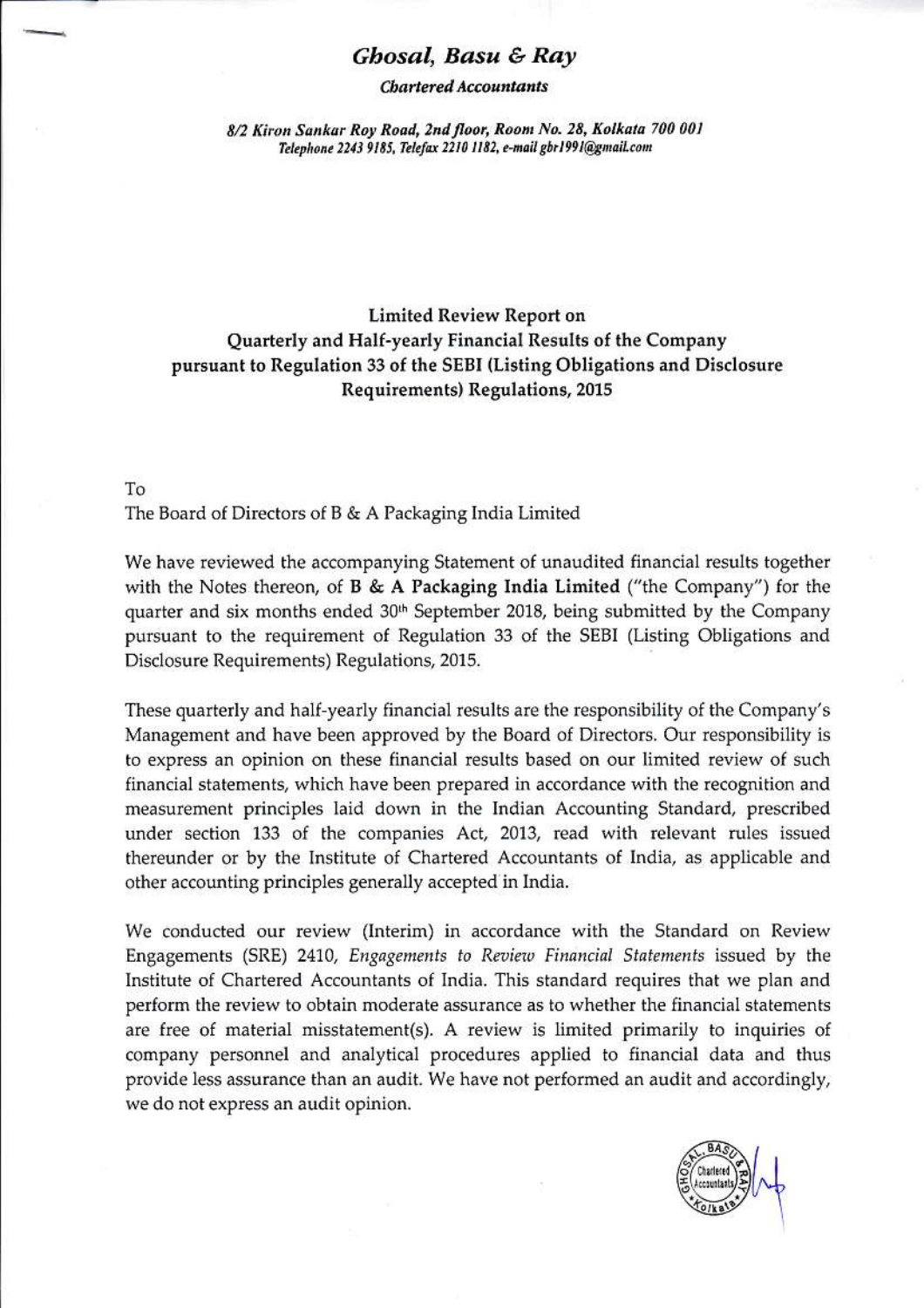Based on our review conducted as stated above, nothing has come to our attention that causes us to believe that the accompanying statement of unaudited financial results prepared in accordance with applicable Accounting Standards prescribed under Section 133 of the Companies Act, 2013 and other recognized accounting practices and policies has not disclosed the information required to be disclosed in terms of Regulation 33 of the SEBI (Listing Obligations and Disclosure Requirements) Regulations, 2015 including the manner in which it is to be disclosed, or that it contains any material misstatement(s).

For Ghosal, Basu& Ray **Chartered Accountants**  $(FRN: 315080E)$ A. Ray

Partner (Membership No. 52204)

Place: Kolkata, Date: 12<sup>th</sup> November, 2018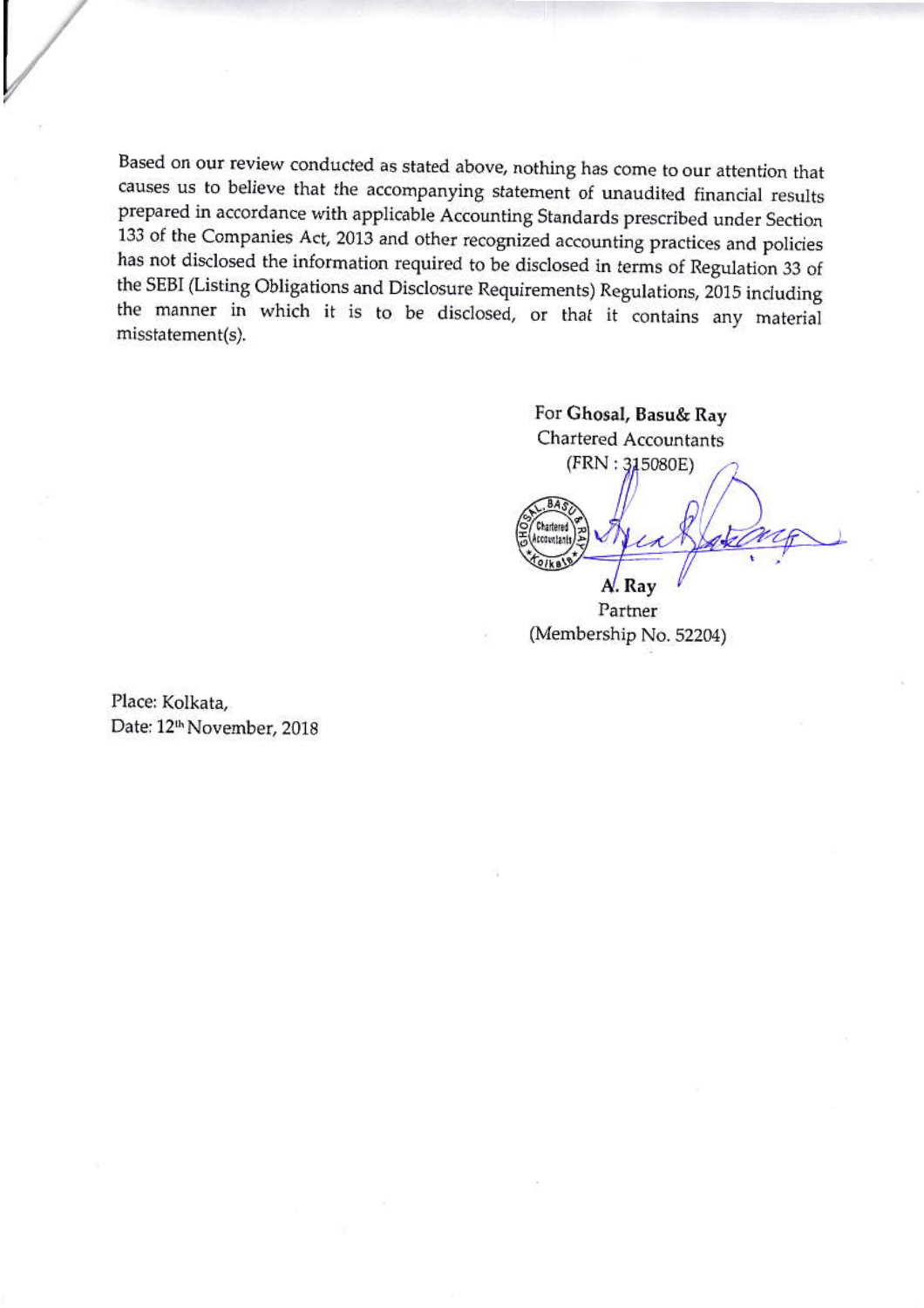# B & A PACKAGING INDIA LIMITED



CIN - L21021OR1986PLC001624

Regd. Office: 22, Balgopalpur Industrial Area, Balasore- 756020, Odisha

Phone: 033 22269582, E-mail: contact@bampl.com, Website: www.bampl.com

STATEMENT OF UNAUDITED FINANCIAL RESULTS FOR THE THREE AND SIX MONTHS ENDED 30th SEPTEMBER, 2018

|           |                                                                                    |                           |                          |                           | (Rs. in Lacs except where otherwise stated) |                           |                          |  |
|-----------|------------------------------------------------------------------------------------|---------------------------|--------------------------|---------------------------|---------------------------------------------|---------------------------|--------------------------|--|
| $PART-1$  |                                                                                    | Three months ended        |                          |                           | Six months ended                            |                           | Twelve months ended      |  |
|           | <b>Particulars</b>                                                                 | 30th<br>September<br>2018 | 30th June 2018           | 30th<br>September<br>2017 | 30th<br>September<br>2018                   | 30th<br>September<br>2017 | 31st march 2018          |  |
|           |                                                                                    | Uraudited                 | Unaudited                | <b>Unaudited</b>          | Unaudited                                   | Unaudited                 | Audited                  |  |
| I         |                                                                                    | 1973.78                   | 1830.72                  | 1935.90                   | 3804.50                                     | 3581.49                   | 6972.53                  |  |
|           | Revenue from operations                                                            | 7.70                      | 6.51                     | 3.58                      | 14.21                                       | 9.71                      | 34.04                    |  |
| ΙI        | Other Income                                                                       | 1981.48                   | 1837.23                  | 1939.48                   | 3818.71                                     | 3591.20                   | 7006.57                  |  |
| III<br>IV | Total Income (I+II)                                                                |                           |                          |                           |                                             |                           |                          |  |
|           | Expenses                                                                           | 1297.94                   | 1159.55                  | 1265.78                   | 2457.49                                     | 2292.43                   | 4412.67                  |  |
|           | Cost of materials consumed                                                         |                           |                          |                           |                                             |                           | $\overline{\phantom{a}}$ |  |
|           | Purchase of Stock-in-Trade                                                         | 41.88                     | (24.98)                  | (30.56)                   | 16.90                                       | (53.13)                   | (53.55)                  |  |
|           | (Increase)/Decrease in inventories of Finished Goods,                              |                           |                          |                           |                                             |                           |                          |  |
|           | Stock-in-Trade and Wark-in-progress                                                | 168.68                    | 172.72                   | 199.93                    | 341.40                                      | 349.59                    | 697.91                   |  |
|           | Employee Benefit Expense                                                           |                           |                          | ÷.                        | Ξ                                           |                           | 174.43                   |  |
|           | Excise Duty                                                                        | 48.52                     | 44.32                    | 42.49                     | 92.84                                       | 81.23                     | 161.12                   |  |
|           | Finance costs                                                                      |                           | 34.27                    | 37.04                     | 70.99                                       | 69.73                     | 131.98                   |  |
|           | Depreciation and amortisation expense                                              | 36.72                     | 178.94                   | 112.25                    | 355.84                                      | 273.96                    | 723.52                   |  |
|           | Other expenses                                                                     | 176.90<br>1770.64         | 1564.82                  | 1626.93                   | 3335.46                                     | 3013,81                   | 6248.08                  |  |
|           | Total expenses (IV)                                                                |                           |                          | 312.55                    | 483.25                                      | 577.39                    | 758.49                   |  |
| Iv.       | Profit before exceptional items and tax (III-IV)                                   | 210.84                    | 272.41<br>$-1$           |                           |                                             |                           | ц.                       |  |
| l٧I       | Exceptional items                                                                  |                           |                          | 312.55                    | 483.25                                      | 577.39                    | 758.49                   |  |
| VII       | Profit/(loss) before tax (V-VI)                                                    | 210.84                    | 272.41                   |                           |                                             |                           |                          |  |
| VIII      | Tax expense:                                                                       |                           | 78.56                    | 103.33                    | 139.37                                      | 190.90                    | 252.00                   |  |
|           | (1) Current Tax                                                                    | 60.81                     |                          |                           |                                             |                           | 26.42                    |  |
|           | (2) Deferred Tax                                                                   | ٠                         |                          |                           |                                             |                           | w                        |  |
|           | (3) Tax related to earlier years                                                   |                           |                          | 209.22                    | 343.88                                      | 386.49                    | 480.07                   |  |
| IX        | Profit/(Loss) for the period from continuing operation (VII-VIII)                  | 150.03                    | 193.85                   |                           |                                             |                           |                          |  |
| Ιx        | Profit/(Loss) from discontinued operation                                          | ٠                         |                          |                           |                                             | ٠                         |                          |  |
| XI        | Tax expense of discontinued operation                                              |                           |                          | ۰                         |                                             |                           |                          |  |
| XII       | Profit/(Loss) from discontinued operation (X-XI)                                   |                           |                          |                           |                                             |                           |                          |  |
| XIII      | Profit/(loss) for the period (IX+XII)                                              | 150.03                    | 193.85                   | 209,22                    | 343.88                                      | 386.49                    | 480.07                   |  |
| XIV<br>xv | Other Comprehensive Income<br>Total Comprehensive Income for the period (XIII+XIV) | ٠                         |                          |                           |                                             |                           | (5.55)                   |  |
|           | (Comprising Profit/(Loss) and Other Comprehensive Income for                       | 150.03                    | 193.85                   | 209.22                    | 343.88                                      | 386.49                    | 474.52                   |  |
|           | the period)                                                                        | 498.03                    | 49B.03                   | 498.03                    | 498.03                                      | 498.03                    | 498.03                   |  |
| XVI       | Paid-up equity share capital (face value of Rs. 10/- each)                         |                           | $\overline{\phantom{a}}$ | ÷                         | ٠                                           | ۰                         | 1933.66                  |  |
| XVII      | Reserve excluding Revaluation Reserve                                              |                           |                          |                           |                                             |                           |                          |  |
| XVIII     | Earnings per equity share (for continuing operation)<br>Rs.                        | 3.02                      | 3.91                     | 4.22                      | 6.93                                        | 7.79                      | 9.68                     |  |
|           | (1) Basic<br>Řs.                                                                   | 3.02                      | 3.91                     | 4.22                      | 6.93                                        | 7.79                      | 9.68                     |  |
|           | (2) Diluted                                                                        |                           |                          |                           |                                             |                           |                          |  |
| XIX       | Earnings per equity share (for discontinued operation)<br>Rs.                      |                           |                          | E                         |                                             |                           |                          |  |
|           | (1) Basic<br>Rs.                                                                   | ιπ,                       |                          | ٠                         |                                             |                           |                          |  |
|           | (2) Diluted<br>Earnings per equity share (for continuing and discontinued          |                           |                          |                           |                                             |                           |                          |  |
| XX        | operation)                                                                         |                           |                          |                           |                                             |                           |                          |  |
|           | Rs.<br>(1) Basic                                                                   | 3.02                      | 3.91                     | 4.22                      | 6.93                                        | 7.79                      | 9.68                     |  |
|           | Rs.<br>(2) Diluted                                                                 | 3.02                      | 3.91                     | 4.22                      | 6.93                                        | 7.79                      | 9.68                     |  |



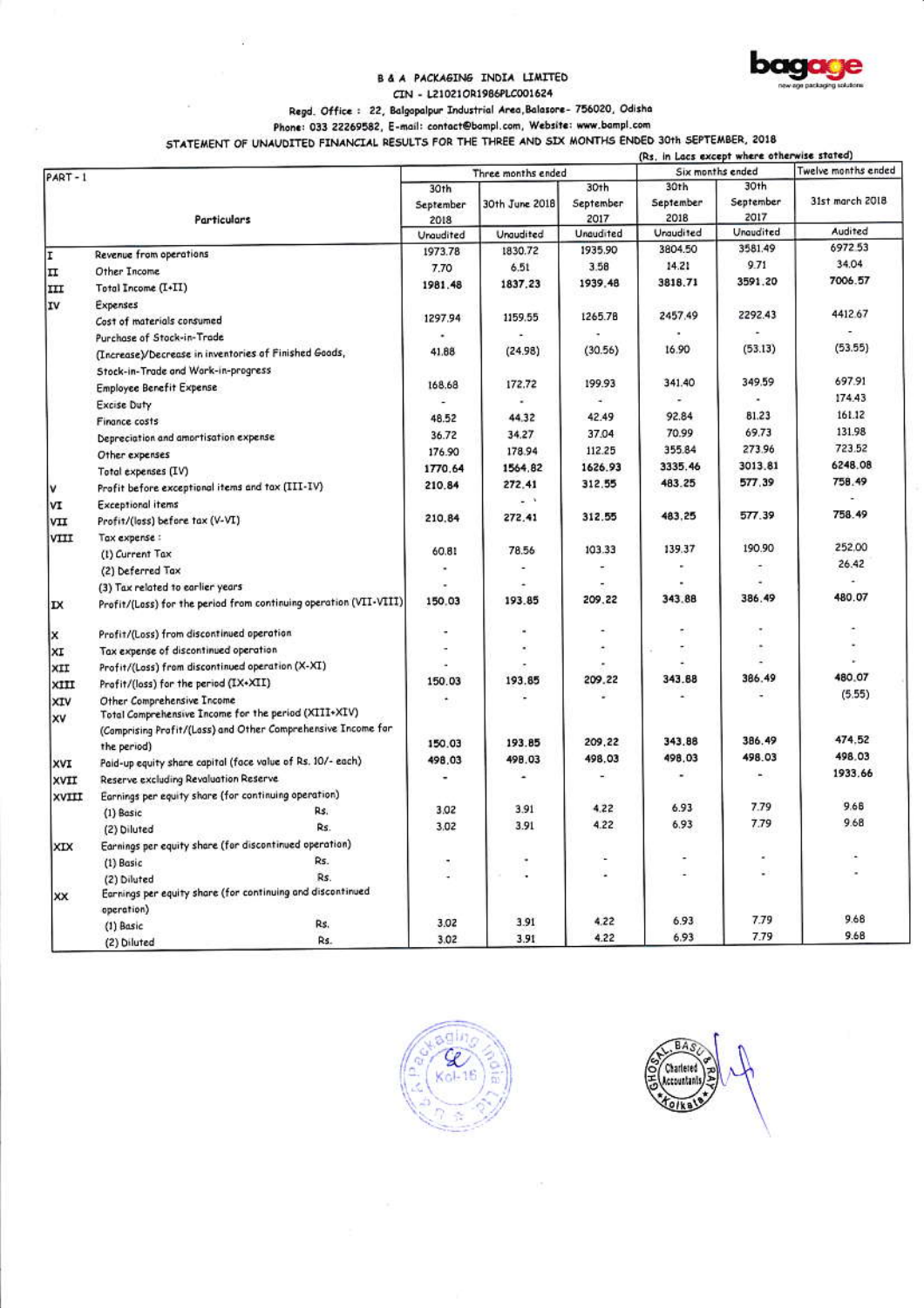

## B & A PACKAGING INDIA LIMITED CIN - L21021OR1986PLC001624

# Regd. Office: 22, Balgopalpur Industrial Area, Balasore- 756020, Odisha

Phone: 033 22269582, E-mail: contact@bampl.com, Website: www.bampl.com

SEGMENT-WISE REVENUE, RESULTS AND CAPITAL EMPLOYED FOR THE THREE AND SIX MONTHS ENDED 30th SEPTEMBER, 2018

| (Rs. in Locs) |  |  |
|---------------|--|--|
|               |  |  |

|          |                                                                                                                                                                                                                                                                                                                                                 | Three months ended                                                                      |                                                                                         |                                                                                         | Six months ended                                                                           |                                                                                         | Twelve months ended                                                                         |
|----------|-------------------------------------------------------------------------------------------------------------------------------------------------------------------------------------------------------------------------------------------------------------------------------------------------------------------------------------------------|-----------------------------------------------------------------------------------------|-----------------------------------------------------------------------------------------|-----------------------------------------------------------------------------------------|--------------------------------------------------------------------------------------------|-----------------------------------------------------------------------------------------|---------------------------------------------------------------------------------------------|
| PART-2   |                                                                                                                                                                                                                                                                                                                                                 | 30th<br>September<br>2018                                                               | 30th June<br>2018                                                                       | 30th<br>September<br>2017                                                               | 30th<br>September<br>2018                                                                  | 30th<br>September<br>2017                                                               | 31st march 2018                                                                             |
|          | <b>Particulars</b>                                                                                                                                                                                                                                                                                                                              |                                                                                         | Unaudited                                                                               | Unaudited                                                                               |                                                                                            |                                                                                         | Audited                                                                                     |
| 1.<br>2. | Segment Revenue (Net)<br>(a) Paper Sacks<br>(b) Flexible Laminates<br>(c) Unallocated<br>Total<br>Less : Inter Segment Revenue<br>Net Sales/Income from Operations (Note)<br>Segment Results [Profit/(Loss) Before Tax & Finance Cost]<br>(a) Paper Sacks<br>(b) Flexible Laminates<br>Total<br>Less: Finance costs<br>Profit/(Loss) Before Tax | 1401.97<br>571,81<br>1973.78<br>1973.78<br>231,47<br>27,89<br>259.36<br>48.52<br>210.84 | 1362.73<br>467.99<br>1830.72<br>1830.72<br>268.61<br>48.12<br>316.73<br>44.32<br>272.41 | 1394.11<br>541.79<br>1935.90<br>1935.90<br>296.17<br>58.87<br>355.04<br>42.49<br>312.55 | 2,764,70<br>1,039.80<br>3804.50<br>3804.50<br>500.08<br>76.01<br>576.09<br>92.84<br>483.25 | 2619.15<br>962,34<br>3581.49<br>3581.49<br>577,88<br>80.74<br>658.62<br>81.23<br>577.39 | 4771.48<br>2,026.62<br>6798.10<br>6798.10<br>789.21<br>130.40<br>919.61<br>161.12<br>758.49 |
| 3.       | Capital Employed (Segment Assets Less Segment Liabilities)<br>(a) Paper Sacks<br>(b) Flexible Laminates<br>(c) Unallocated<br>Total                                                                                                                                                                                                             | 1735.44<br>1129.24<br>(113.88)<br>2750.80                                               | 1724,76<br>1095.08<br>(194.25)<br>2625.59                                               | 1449.12<br>1349.11<br>27.09<br>2825.32                                                  | 1735.44<br>1129.24<br>(113.88)<br>2750.80                                                  | 1449.12<br>1349.11<br>27.09<br>2825.32                                                  | 1417,86<br>1165.18<br>(151.36)<br>2431.68                                                   |



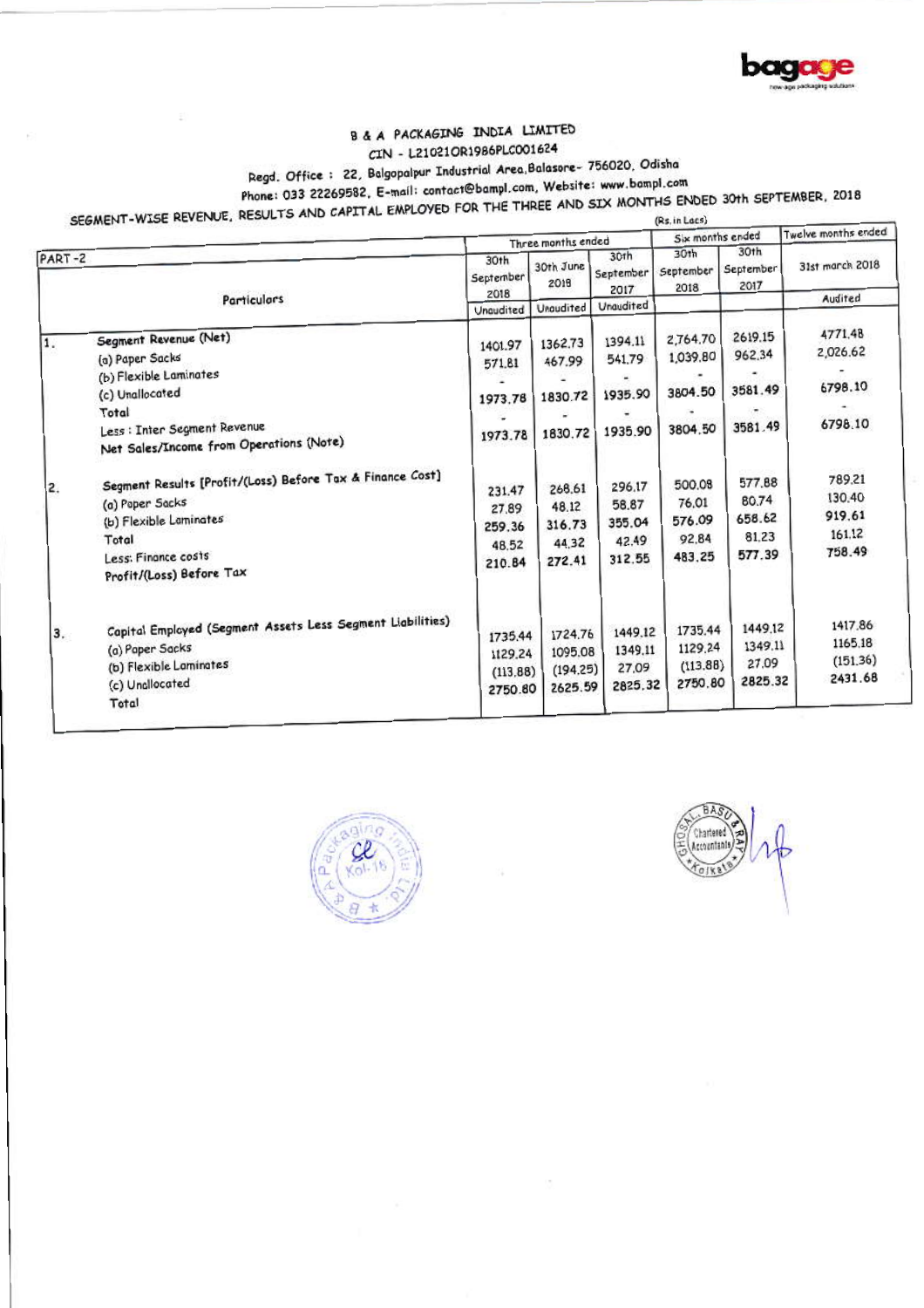

### **B&A PACKAGING INDIA LTD.**

## Regd. Office: 22, Balgopalpur Industrial Area, Balasore - 756020, Odisha CIN: L21021OR1986PLC001624, Website: www.bampl.com E-Mail: contact@bampl.com, Contact No.: 91 033 22269582, Fax: 91 033 22651388

### Balance Sheet as at 30th september, 2018

(All Figures in INR lakhs)

| As at 30th                                           | As at 31st March                                                                  |  |
|------------------------------------------------------|-----------------------------------------------------------------------------------|--|
| September 2018                                       | 2018                                                                              |  |
| (Unaudited)                                          | (Audited)                                                                         |  |
|                                                      |                                                                                   |  |
|                                                      |                                                                                   |  |
| 1,575.91                                             | 1,568.90                                                                          |  |
| 153.95                                               | 104.27                                                                            |  |
| 22.46                                                | 25.92                                                                             |  |
| 13.28                                                | 13.28                                                                             |  |
| 56.08                                                | 50.80                                                                             |  |
| 1,821.68                                             | 1,763.17                                                                          |  |
|                                                      |                                                                                   |  |
| 1,727.86                                             | 1,804.31                                                                          |  |
|                                                      |                                                                                   |  |
| 1,601.31                                             | 1,405.10                                                                          |  |
| 46.15                                                | 65.03                                                                             |  |
| 135.21                                               | 141.84                                                                            |  |
| 3.64                                                 | 4.05                                                                              |  |
| 0.28                                                 | 1.98                                                                              |  |
| ×<br>253.56                                          | 197.56                                                                            |  |
| 3,768.01                                             | 3,619.87                                                                          |  |
|                                                      |                                                                                   |  |
| 5,589.69                                             | 5,383.04                                                                          |  |
|                                                      |                                                                                   |  |
|                                                      |                                                                                   |  |
|                                                      | 498.03                                                                            |  |
|                                                      | 1,933.66                                                                          |  |
|                                                      | 2,431.69                                                                          |  |
|                                                      |                                                                                   |  |
|                                                      |                                                                                   |  |
|                                                      |                                                                                   |  |
| 417.31                                               | 301.70                                                                            |  |
| 55.98                                                | 53.52                                                                             |  |
| 178.52                                               | 178.52                                                                            |  |
| 651.81                                               | 533.74                                                                            |  |
|                                                      |                                                                                   |  |
|                                                      |                                                                                   |  |
|                                                      | 848.15                                                                            |  |
|                                                      | 1,159.38                                                                          |  |
| 148.10                                               | 164.19                                                                            |  |
| 80.80                                                | 90.37                                                                             |  |
|                                                      | 32.78                                                                             |  |
|                                                      | 122.74                                                                            |  |
|                                                      | 2,417.60                                                                          |  |
| $\left(\frac{1}{2}\right)$ (Accountants)<br>5,589.69 | 5,383.04                                                                          |  |
|                                                      | 498.03<br>2,252.78<br>2,750.81<br>793.02<br>976.06<br>30.51<br>158.58<br>2,187.07 |  |